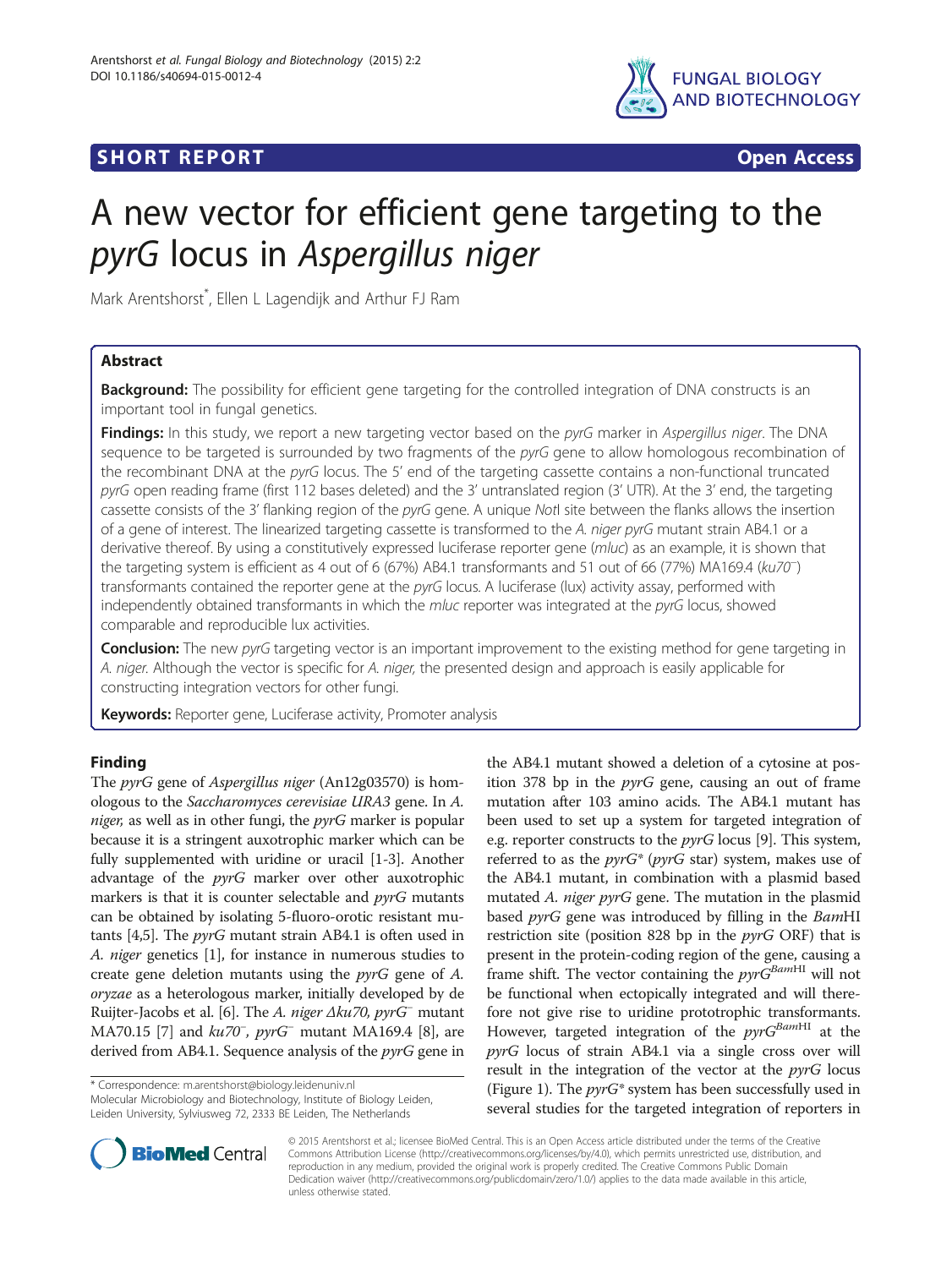<span id="page-1-0"></span>

gene expression studies [\[10,11\]](#page-4-0), or for the controlled integration of expression cassettes [[12](#page-4-0)] and GFP-fusion proteins [\[13\]](#page-4-0).

However, there are certain drawbacks of using the  $pvrG^*$ method. Transformation frequencies are on average 10 to 20 times lower compared to regular *pyrG* transformations, often resulting in only one or two transformants per transformation. In addition, the percentage of successful integration of the reporter construct, varying between 10 to 50%, is rather low, probably due to a recombination or repair event that restores the mutation in the pyrG gene in AB4.1. Another disadvantage of the  $pyrG^*$  system is that after targeted integration, two *pyrG* repeats are present around the construct, making the loss of the reporter construct via a loop out event possible (Figure 1). Finally, despite the well established positive effect on gene targeting efficiencies in ku70 mutants [\[7,8\]](#page-4-0), we noticed that deletion of the ku70 gene did not improve transformation or targeted integration frequencies of the  $pyrG^*$  plasmid. The reason for this is not known and systematic studies to analyse homologous integration using circular ( $pyrG^*$ ) or linear DNA fragments in wild type or  $ku70$  strains to clarify this have not been reported. These drawbacks make the construction of A. niger strains with targeted integration, such as of reporter constructs, a time consuming and laborious exercise.

In this study, a new pyrG targeting vector is presented to facilitate the construction of strains in which a reporter construct or another gene of interest is targeted to the  $pyrG$  locus, which is named  $pyrG^{**}$  ( $pyrG$  double star). The targeting vector (pMA334) is schematically depicted in Figure [2A](#page-2-0) and consists of a 5' truncated non-functional  $pyrG$  gene, the  $pyrG$  3' UTR, a unique NotI site, and a 3' *pyrG* flanking region. The position of the NotI site has been chosen directly behind the end of the 3' UTR of the *pyrG* mRNA and is based on RNA seq data (personal communication with P. Punt). The NotI

site can be used to clone a particular DNA fragment (e.g. promoter reporter construct) in the targeting vector. Transformation of the linear DNA fragment will only result in a functional  $pyrG$  gene when the targeting vector integrates at the  $pyrG$  locus via a double cross over event (Figure [2B](#page-2-0)). The first cross over must occur between the 5' end of the truncated  $pyrG$  gene on the plasmid and the  $pyrG$  mutation in AB4.1. The second cross over must occur at the 3' flank for a complete integration of the cassette. In theory, a double crossover event could also occur between the 5' truncated nonfunctional  $pyrG$  gene and the  $pyrG$  3' UTR, giving rise to pyrG prototrophic transformants that do not contain the reporter gene.

To test the efficiency of the  $pyrG^{**}$  targeting system, the luciferase reporter gene *mluc* [\[12](#page-4-0)] was cloned behind the constitutive *gpdA* promoter and ligated into targeting vector pMA334, giving plasmid pMA349 (Figure [2](#page-2-0)A). Linear DNA was isolated by digestion of pMA349 using AscI and after purification, 20 μg of DNA was transformed [\[5](#page-4-0)] into A. niger strain AB4.1 (pyrG<sup>−</sup> ) (for strains and primers used in this study, see Table [1](#page-2-0) and Table [2](#page-2-0) respectively), resulting in 6 primary transformants. To check if integration of the reporter construct on the pyrG locus has occurred, all transformants were purified and analysed by Southern blot (Figure [3A](#page-3-0)). The result of the Southern blot analysis shows that 4 out of 6 transformants contain the reporter construct at the *pyrG* locus, while the other 2 transformants have a wild-type  $pyrG$ locus. The luciferase activity of these transformants was determined in a lux activity assay (Figure [3](#page-3-0)B), and only the strains that contain the reporter construct show lux activity.

In the  $pyrG^{**}$  system, the reporter construct has to integrate at the pyrG locus via homologous integration. In order to test the performance of the  $pyrG^{**}$  system in a ku70<sup>-</sup>background, strain MA169.4 (pyrG<sup>-</sup>, ku70<sup>-</sup>) was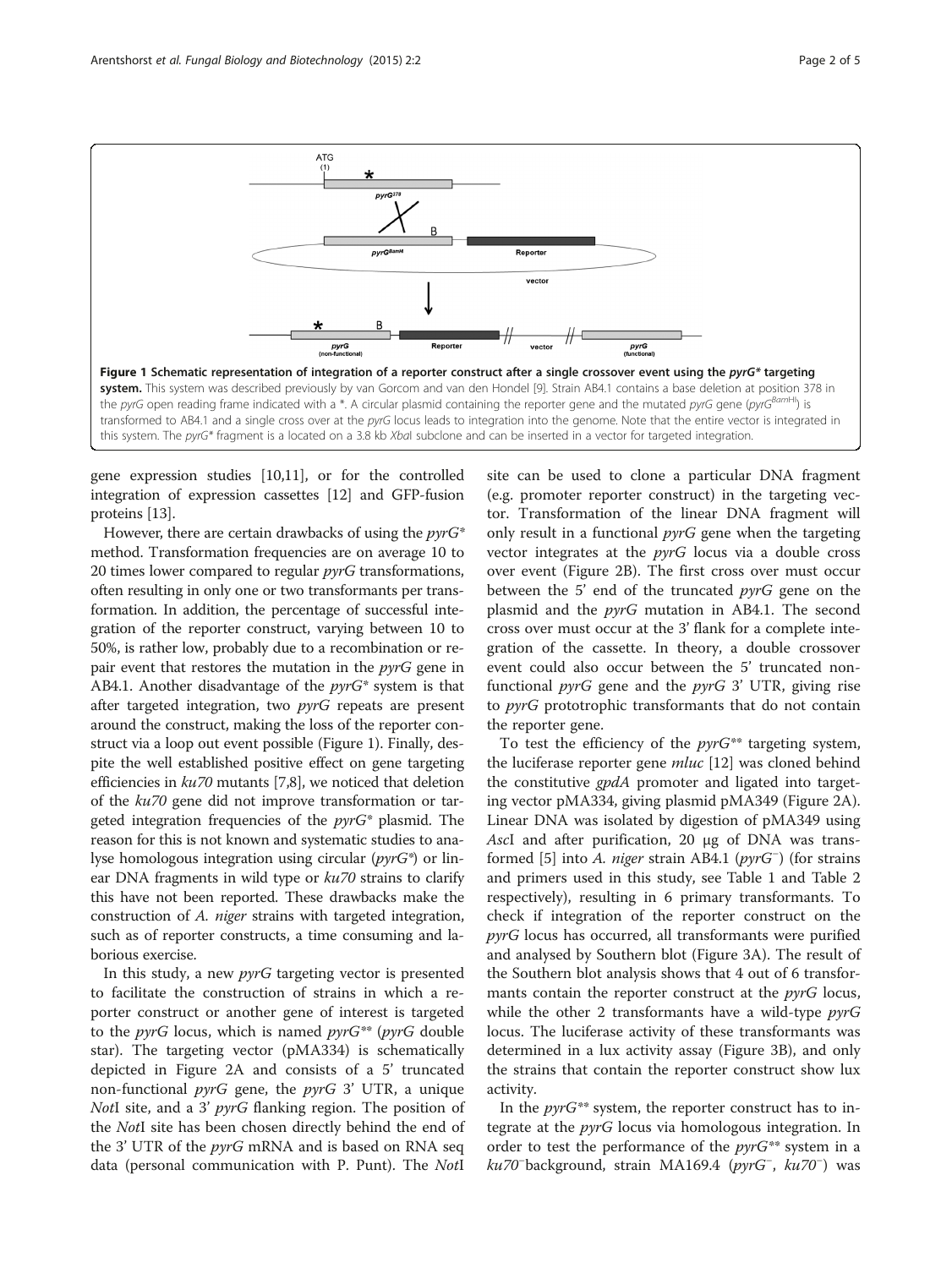<span id="page-2-0"></span>

and ligated in EcoRI-SstII opened pBluescriptSK, yielding plasmid pMA334. The mluc reporter cassette was obtained by PCR using SL1 and TtrpCP2rev-NotI as primers and pMA313 (containing PgpdA-mluc-TtrpC-AOpyrG, unpublished vector) as template. pMA334 was opened with NotI and the NotI digested Pgpdmluc-TtrpC fragment was inserted, giving plasmid pMA349. Both plasmids have been deposited at Fungal Genetic Stock Centre. pMA349 was digested with AscI to release the complete pyrG\*\* targeting transformation DNA. B) Integration of the pyrG\*\* targeting construct via a double cross over at the pyrG locus.

|               |                                                 |                                              |            | <b>Primer name</b>          |
|---------------|-------------------------------------------------|----------------------------------------------|------------|-----------------------------|
|               | Table 1 Strains used in this study              |                                              |            | ABpyrGP12for-<br>FcoRI-Ascl |
| <b>Strain</b> | Genotype                                        | <b>Description</b>                           | Reference  | ABpyrGP10rev-Notl           |
| N402          | cspA1                                           | derivative of N400                           | [14]       | ABpyrGP11for-Notl           |
| AB4.1         | $CspA1$ , $pyrG378$                             | UV mutant of N402                            | [1]        |                             |
| MA169.4       | cspA1, pyrG378,<br>$kusA:DR-amdS-DR$            | ku70 disruption in AB4.1                     | [8]        | ABpyrGP13rev-<br>Sacl-Ascl  |
| MA317.1-6     | cspA1, PapdA-mluc-<br>TtrpC on pyrG locus       | PapdA-mluc-TtrpC on<br>pyrG locus in AB4.1   | This study | SI1                         |
| MA565.1-66    | cspA1, kusA::DR-amdS-DR,<br>PapdA-mluc-TtrpC on | PapdA-mluc-TtrpC on<br>pyrG locus in MA169.4 | This study | TtrpCP2rev-Notl             |
|               | pyrG locus                                      |                                              |            | *Relevant restriction       |

#### Table 2 Primers used in this study

| <b>Primer name</b>          | Sequence 5'-3'                                    | Used for                       |
|-----------------------------|---------------------------------------------------|--------------------------------|
| ABpyrGP12for-<br>FcoRI-Ascl | CGGAATTCGG CGCGCCCGGC<br>TGACGTTACC ACCACT*       | pyrG-3' UTR PCR<br>(Figure 2A) |
| ABpyrGP10rev-Notl           | AAGGAAAAAA GCGGCCGCAG<br>TCAGACCTAA TGCCTCGGG     | pyrG-3' UTR PCR<br>(Figure 2A) |
| ABpyrGP11for-Notl           | AAGGAAAAAA GCGGCCGCCG<br>TCGCGTGATA AGGGTTG       | 3' pyrG PCR<br>(Figure 2A)     |
| ABpyrGP13rev-<br>Sacl-Ascl  | CGAGCTCGGC GCGCCTCGGG<br><b>TCAATTTCCT CTGTTG</b> | 3' pyrG PCR<br>(Figure 2a)     |
| SI1                         | ATTTGCGGCC GCAGAACGCC<br>GAGAAGAACT GG            | PapdA-mluc PCR<br>(Figure 2A)  |
| TtrpCP2rev-Notl             | AAGGAAAAAA GCGGCCGCTC<br>TAGAAAGAAG GATTACCTC     | PapdA-mluc PCR<br>(Figure 2A)  |

n sites are shown in italic.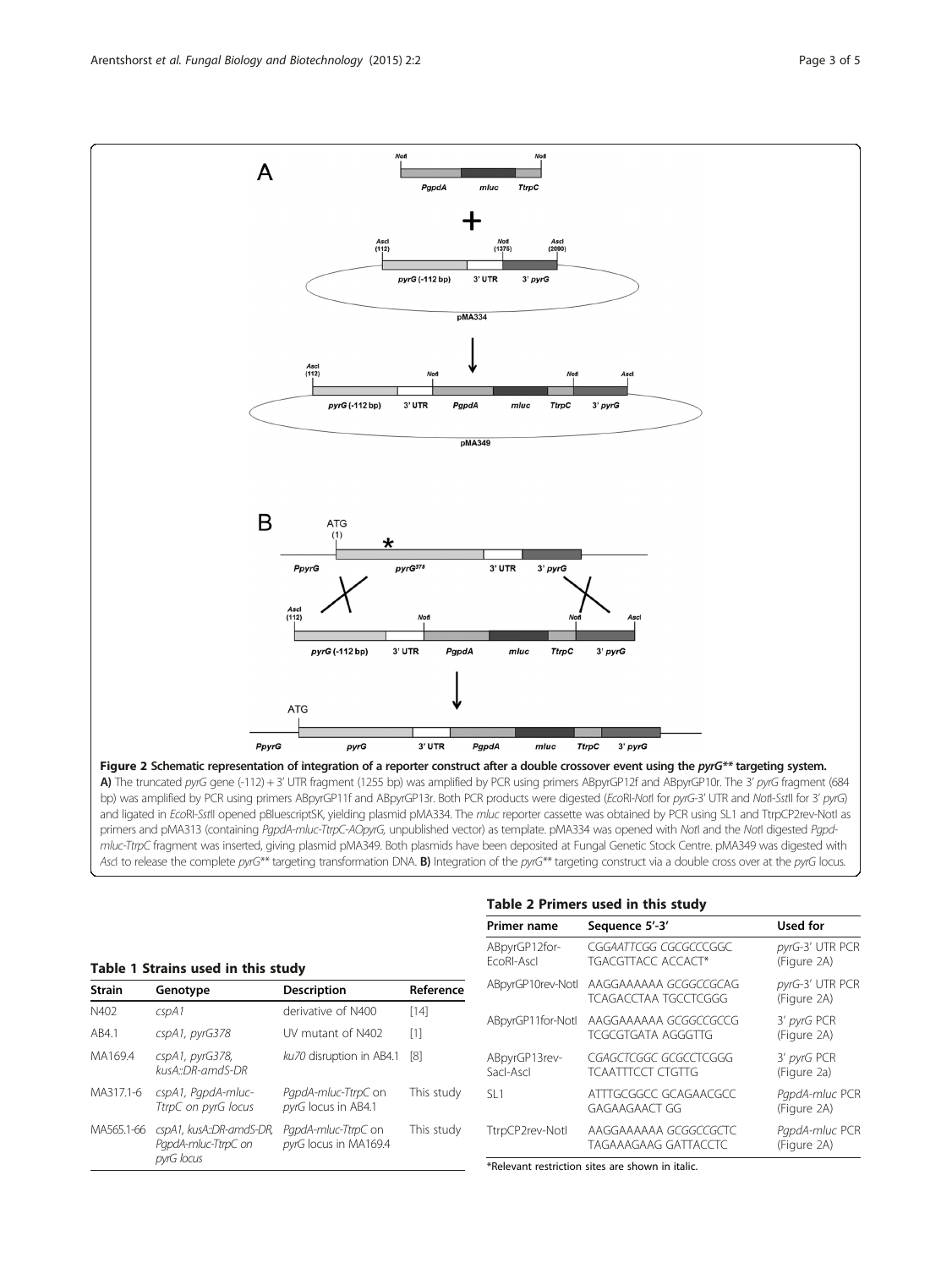<span id="page-3-0"></span>

transformed with 10 μg of linear DNA, isolated by digestion of plasmid pMA349 with AscI. In total 66 primary transformants were obtained and purified. These transformants were analysed for their luciferase activity in a lux assay (data not shown), resulting in 51 out of 66 (77%) strains that show lux activity. Southern blot analysis (data

not shown) of 15 selected strains showed that 13 strains, which showed comparable lux activities in the lux assay, contain the lux reporter construct at the  $pyrG$  locus. In the other two strains, that were negative in the lux assay, the reporter construct was not present. No ectopic integrations were detected in these 15 transformants.